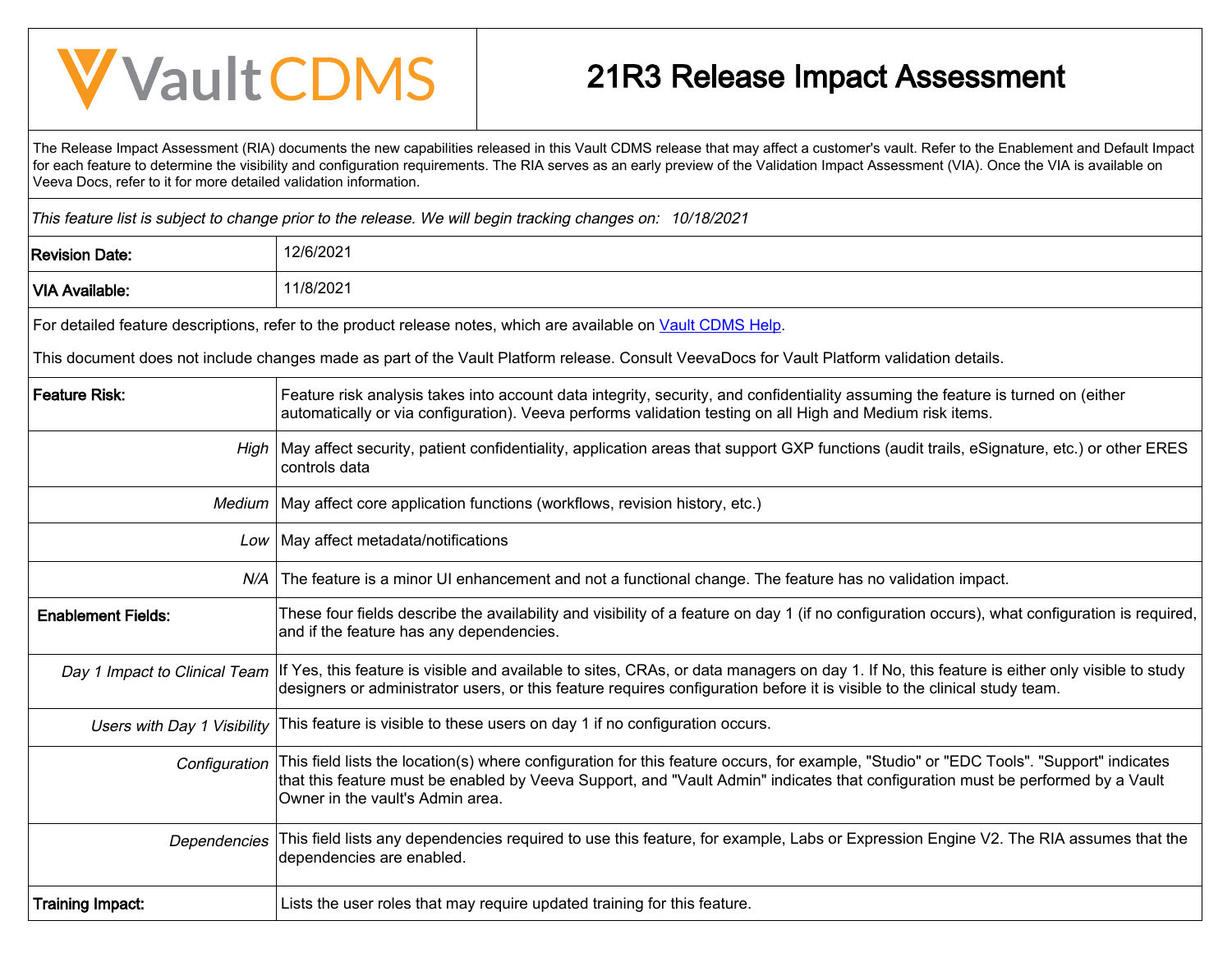| Day 1 Impact to<br><b>Clinical Team</b> | Name                                                                                                    | Application | Users with Day 1<br>Visibility                  | Configuration | <b>Dependencies</b>                            | <b>GxP Risk</b> | <b>Description</b>                                                                                                                                                                                                                                                                                                                                                                                                                                                               | <b>Training Impact</b>                                                        |
|-----------------------------------------|---------------------------------------------------------------------------------------------------------|-------------|-------------------------------------------------|---------------|------------------------------------------------|-----------------|----------------------------------------------------------------------------------------------------------------------------------------------------------------------------------------------------------------------------------------------------------------------------------------------------------------------------------------------------------------------------------------------------------------------------------------------------------------------------------|-------------------------------------------------------------------------------|
| Yes                                     | Actions for<br>Repeating Item<br>Groups                                                                 | <b>EDC</b>  | <b>Sites</b>                                    |               |                                                | Medium          | The following actions are now<br>available for repeating Item Groups:<br>Intentionally Left Blank, Unset<br>Intentionally Left Blank, Reset<br>Section/Row, and Remove<br>Section/Unset Row.                                                                                                                                                                                                                                                                                     | Investigator, Sub<br>Investigator,<br><b>Clinical Research</b><br>Coordinator |
| Yes                                     | <b>CQL Editor</b><br>Enhancements                                                                       | <b>CDB</b>  | <b>CDB Users</b>                                |               |                                                | Low             | With this release, we made the<br>following enhancements to the CQL<br>Editor:<br>Workbench displays syntax<br>highlighting for CQL.<br>Users can expand or condense the<br>CQL Editor panel.<br>Users can open the CQL Editor in a<br>separate browser window.                                                                                                                                                                                                                  | Data Manager,<br>Lead Data<br>Manager                                         |
| Yes                                     | Display Assigned<br>Review Plan in<br>the Review Tab                                                    | EDC         | CRAs, Data<br>Managers                          |               | <b>Review Plan</b><br>Assignment V1 &<br>Later | Low             | Users with permission to view SDV<br>and DMR in the Review tab can now<br>see which Review Plan is assigned as<br>well as Form Review Plan overrides.                                                                                                                                                                                                                                                                                                                            | <b>Clinical Research</b><br>Associate, Data<br>Manager, Lead<br>Data Manager  |
| Yes                                     | Display Historical<br><b>SDV &amp; DMR</b><br>Status when<br>Requirement<br>Mode is Set to No<br>Review | EDC         | CRAs, Data<br>Managers                          |               | Review Rollup V2                               | Medium          | Users can see the SDV or DMR review Clinical Research<br>status when review is completed but<br>then the requirement mode is set to No Manager, Lead<br>Review.                                                                                                                                                                                                                                                                                                                  | Associate, Data<br>Data Manager                                               |
| Yes                                     | Protocol Deviation EDC<br><b>Study Filter</b>                                                           |             | CRAs, Data<br>Managers, Study<br>Administrators |               | <b>Protocol Deviations</b>                     | Low             | Users can now filter the Protocol<br>Deviation list by Study.                                                                                                                                                                                                                                                                                                                                                                                                                    | <b>Clinical Research</b><br>Associate, Data<br>Manager, Lead<br>Data Manager  |
| <b>Yes</b>                              | Run Core Listings EDC<br>Job from the<br><b>Review Tab</b>                                              |             | Study<br>Administrators                         |               |                                                | Medium          | Users with access to the Review tab<br>and the "Manage Jobs" permission can Manager<br>run the Core Listings job directly from<br>the Review tab.                                                                                                                                                                                                                                                                                                                                | Lead Data                                                                     |
| Yes                                     | Send Long<br>Narratives to<br>Safety                                                                    | <b>EDC</b>  | Study<br>Administrators                         |               |                                                | Medium          | With this release, sites can enter up to<br>100,000 characters for the Case<br>Narrative Including Clinical Course,<br>Therapeutic Measures, Outcome and<br>Additional Relevant Information (E2B<br>ID H.1) field and 20,000 characters for<br>the Reporter's Comments (E2B ID H.2)<br>field on the SAE form, if those Items<br>have the appropriate lengths. Vault<br>then includes the entirety of these field<br>values in the XML file for transfer to<br>the safety system. | Safety<br>Administrator                                                       |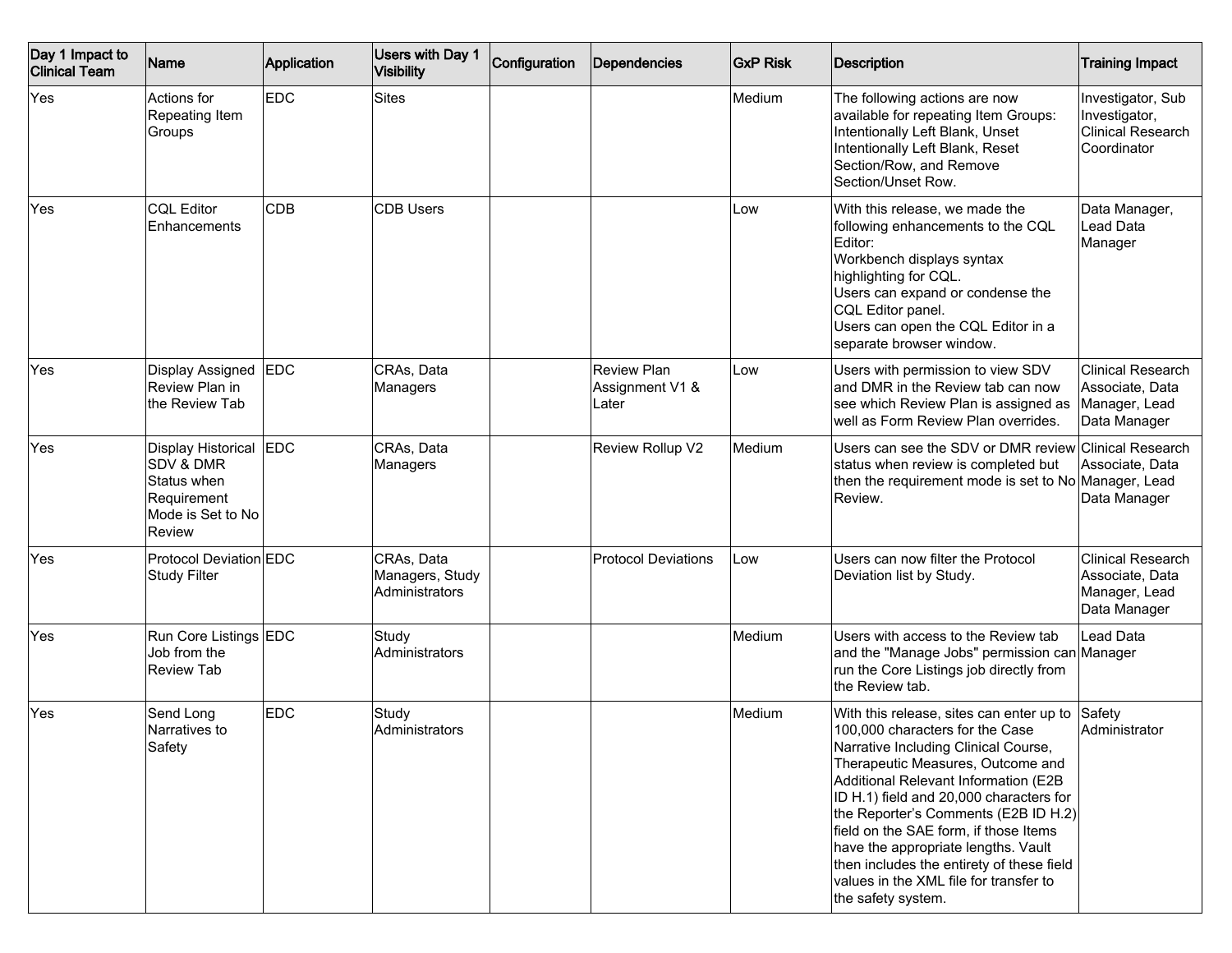| Yes       | Study Listings                                                                       | <b>EDC</b> | Data Managers                  | <b>EDC</b> Tools |                                             | High   | Users with access to EDC Tools, the<br>"Manage Jobs" permission, and<br>access to all sites will now be able to<br>run the following new listings:<br><b>Subject Progress</b><br><b>Event Progress</b><br>Form Progress<br>Query Details                                                                                           | <b>Lead Data</b><br>Manager                                                                                    |
|-----------|--------------------------------------------------------------------------------------|------------|--------------------------------|------------------|---------------------------------------------|--------|------------------------------------------------------------------------------------------------------------------------------------------------------------------------------------------------------------------------------------------------------------------------------------------------------------------------------------|----------------------------------------------------------------------------------------------------------------|
| Yes       | Unsetting<br>Intentionally Left<br><b>Blank Restores</b><br>Defaulted Data           | <b>EDC</b> | <b>Sites</b>                   |                  |                                             | Medium | When a user unsets the Intentionally<br>Left Blank status of an Item, Item<br>Group, or Form, any default data for<br>repeating Item Groups is returned to its Investigator<br>default state.                                                                                                                                      | <b>Clinical Research</b><br>Coordinator,<br>Investigator, Sub                                                  |
| lNo       | Additional UI<br>Filters for Listings                                                | <b>CDB</b> | <b>CDB Users</b>               |                  |                                             | Low    | Workbench users can now apply data<br>type aware filters to listings directly<br>from the listing grid. Data type aware<br>filters include options to filter by the<br>default unit for measured results, a<br>date picker for date and datetime<br>columns, and value selectors for both<br>boolean and codelist defined columns. | Data Manager,<br>Lead Data<br>Manager                                                                          |
| lNo       | <b>Allow Studio</b><br>Users to Create<br>Organizations,<br>Studies &<br>Collections | <b>EDC</b> | Librarians, Study<br>Designers |                  |                                             | High   | Librarians or Study Designers with "All<br>Study" access can now add their own<br>collections or studies.                                                                                                                                                                                                                          | Librarian, Study<br>Designer                                                                                   |
| No        | Arms & Cohorts                                                                       | <b>EDC</b> | Librarians, Study<br>Designers | Studio           | Expression Grammar Medium<br>V <sub>2</sub> |        | Study designers can create Subject<br>Groups, which are used for dividing<br>Subjects into arms and cohorts.<br>Subjects are assigned groups via<br>rules. This feature adds casebook<br>variables for Arm, Cohort, and<br>Substudy. Vault displays the subject's<br>assigned group in EDC.                                        | Librarian, Study<br>Designer,<br>Investigator, Sub<br>Investigator,<br><b>Clinical Research</b><br>Coordinator |
| <b>No</b> | Audit Trail Export EDC<br>by Site                                                    |            | Study<br>Administrators        |                  |                                             | High   | Users can export the audit trail for an<br>entire site by running the Audit Trail<br>Export by Site job in EDC Tools.                                                                                                                                                                                                              | Lead Data<br>Manager                                                                                           |
| No        | Audit Trail Export EDC<br>Filtering                                                  |            | Study<br>Administrators        |                  |                                             | High   | Audit Trail Exports generated from<br>EDC Tools allow for optional filtering<br>(date range and/or user filter) to limit<br>the information included in the<br>exported audit CSV files.                                                                                                                                           | Lead Data<br>Manager                                                                                           |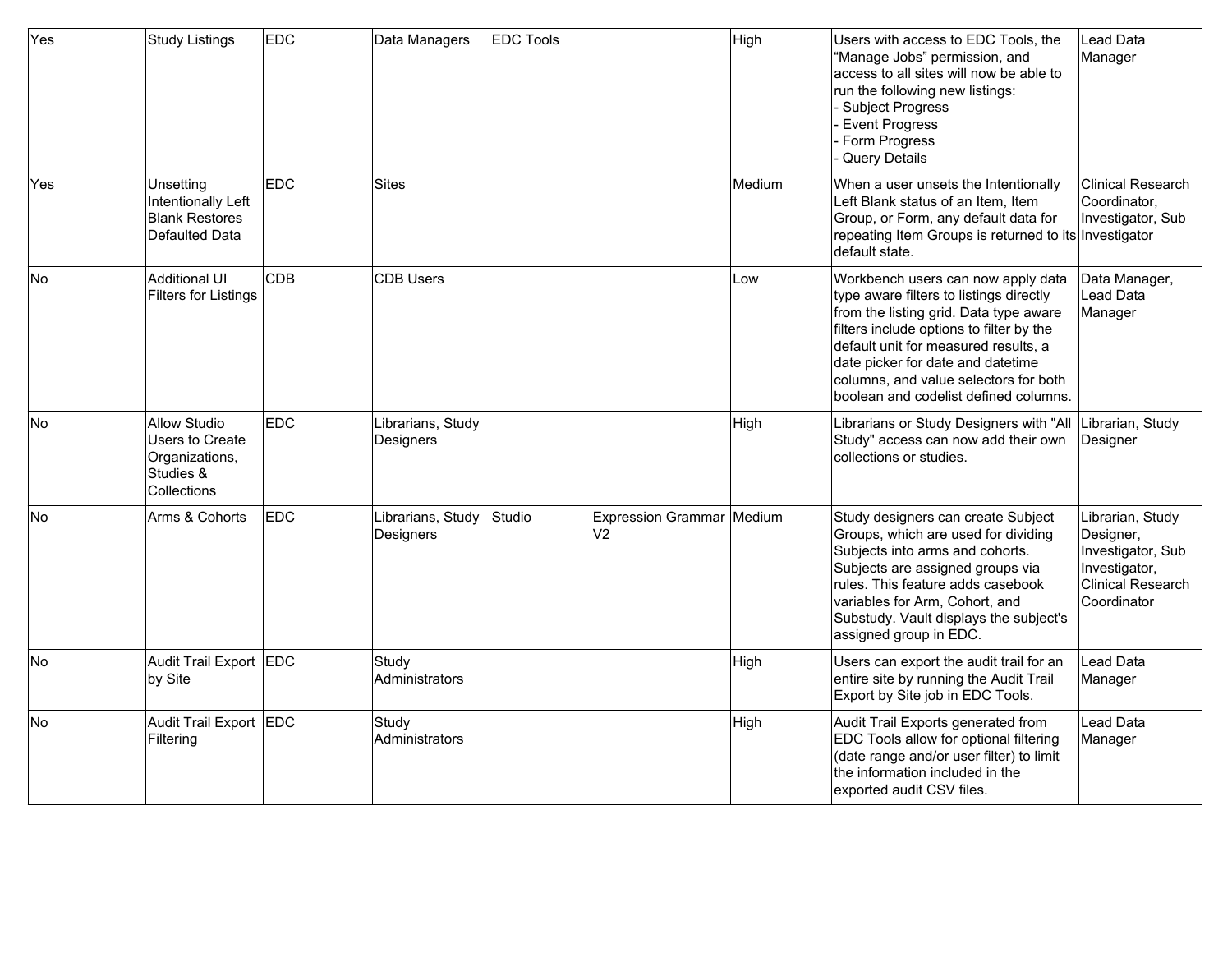| No        | Auto-increment<br>Sequence<br>Number  | <b>CDB</b> | <b>CDB Users</b>                 |                 | Medium | In the manifest file, the rowid key has<br>changed from taking an array as value<br>to taking an object with two properties<br>called groupid and distinctid. The input<br>for the groupid key is, as an array,<br>user defined list of the columns from<br>the CSV file, used to group records<br>together in addition to Study, Site,<br>Subject, and Event. The input for the<br>"distinctid" key will also be an array<br>where the input is a list of columns<br>from the CSV file that will uniquely<br>identify records from after the groups<br>are defined. | Data Manager,<br>Lead Data<br>Manager |
|-----------|---------------------------------------|------------|----------------------------------|-----------------|--------|----------------------------------------------------------------------------------------------------------------------------------------------------------------------------------------------------------------------------------------------------------------------------------------------------------------------------------------------------------------------------------------------------------------------------------------------------------------------------------------------------------------------------------------------------------------------|---------------------------------------|
| No        | <b>Batch Queries &amp;</b><br>Review  | <b>CDB</b> | <b>CDB Users</b>                 |                 | Medium | Within a listing, users can create, reply Data Manager,<br>to, and close queries in batches. For<br>review listings, users can set the status Manager<br>of records in bulk, including setting a<br>new status, In Progress. All bulk<br>actions can be applied on a per-page<br>lbasis.                                                                                                                                                                                                                                                                             | Lead Data                             |
| <b>No</b> | Batch<br>Upversioning<br>Enhancements | Coder      | Coder<br>Administrators          |                 | Medium | In this release, we have made several<br>enhancements to the Batch<br>Upversioning experience, such as a<br>more intuitive UI regarding the<br>Upversioning of Forms or both Forms<br>and Synonym Lists. If the Synonym<br>List is Upversioning along with some<br>but not all assigned Forms, Vault<br>provides an option to assign a<br>Synonym List to the assigned Forms<br>that are not Upversioning.                                                                                                                                                           | Clinical Coder<br>Administrator       |
| <b>No</b> | <b>CDB</b><br>Deployments             | <b>CDB</b> | CDB Users,<br><b>Super Users</b> | CD <sub>B</sub> | High   | This feature provides the ability to<br>deploy custom Listings and Views from Lead Data<br>a UAT environment to a production<br>environment. Data managers and lead User<br>data managers can approve Listings<br>and Views for deployments, and super<br>users, or other users with the Manage<br>Deployments permission, can create<br>packages of listings or views and<br>deploy them.                                                                                                                                                                           | Data Manager,<br>Manager, Super       |
| No        | <b>CDB Usability</b><br>Enhancements  | <b>CDB</b> | <b>CDB Users</b>                 |                 | Low    | CDB users can pin columns to the left<br>side of a listing so that those columns<br>remain visible when scrolling<br>horizontally. Users can resize the<br>Query Details panel. Users can search<br>and filter by the Source column.                                                                                                                                                                                                                                                                                                                                 | Data Manager,<br>Lead Data<br>Manager |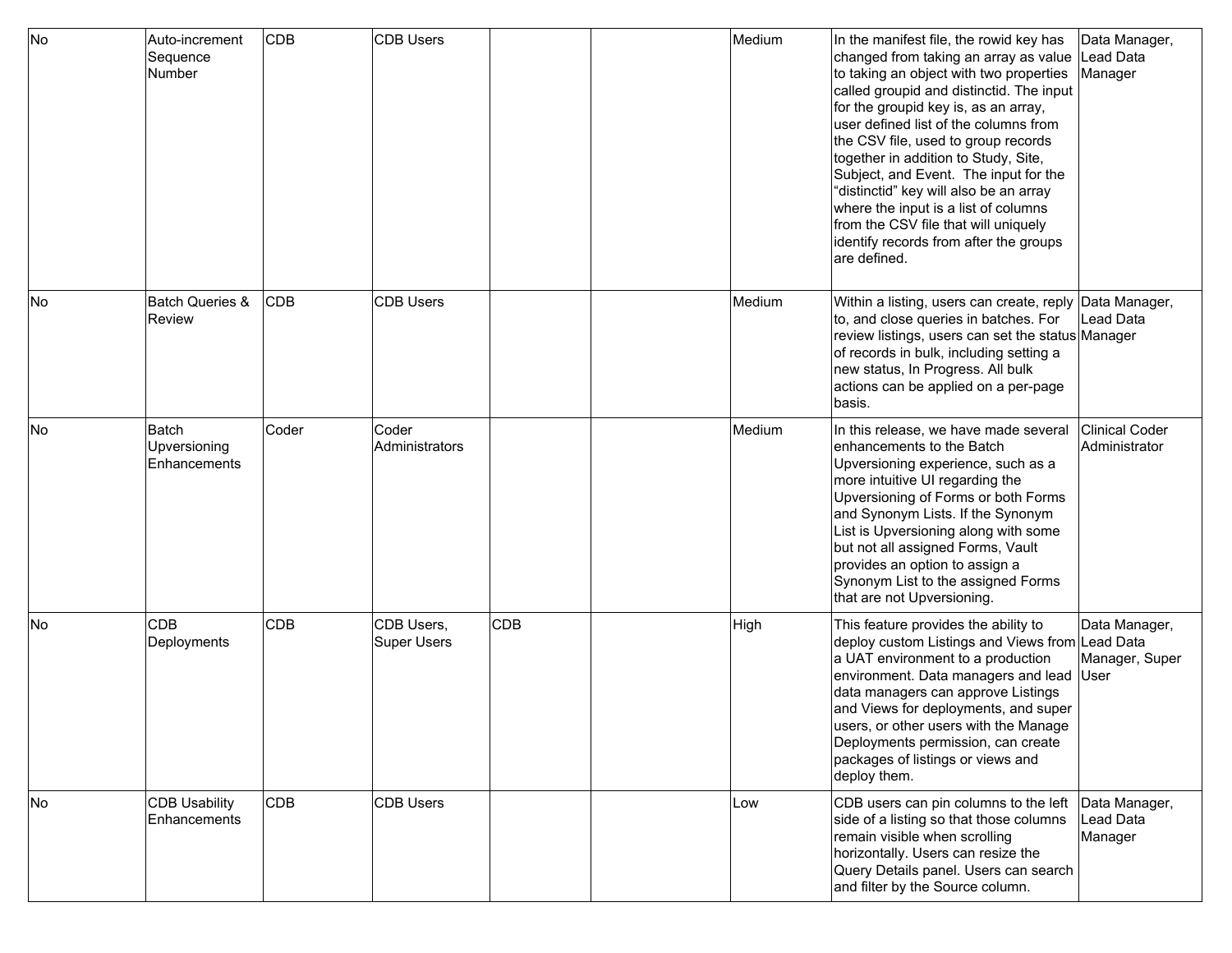| No | <b>CDB Views</b>                 | <b>CDB</b> | CDB Users                           |        |                                            | High   | Workbench users can create Views,<br>which are virtual tables based on the<br>result set of a CQL statement. They<br>can combine a View with other Views<br>and Forms to create View Listings.                                                                                                                                                                                                                                                                                                                                                                                                                                                                                                                                                                                                                                                                                                                                                                      | Data Manager,<br>Lead Data<br>Manager                                         |
|----|----------------------------------|------------|-------------------------------------|--------|--------------------------------------------|--------|---------------------------------------------------------------------------------------------------------------------------------------------------------------------------------------------------------------------------------------------------------------------------------------------------------------------------------------------------------------------------------------------------------------------------------------------------------------------------------------------------------------------------------------------------------------------------------------------------------------------------------------------------------------------------------------------------------------------------------------------------------------------------------------------------------------------------------------------------------------------------------------------------------------------------------------------------------------------|-------------------------------------------------------------------------------|
| No | Empty Form Link EDC<br>Indicator |            | <b>Study Designers</b>              | Studio |                                            | Medium | "Warn When Empty" radio buttons<br>have been added to the Form Link<br>dialog so that users can choose to<br>receive a warning if a form link is<br>required. A "Warn When Empty"<br>column has also been added to the<br>Form Links grid in Studio, SDS, Diff<br>reports, and the Link Definition object.                                                                                                                                                                                                                                                                                                                                                                                                                                                                                                                                                                                                                                                          | <b>Clinical Research</b><br>Coordinator,<br>Investigator, Sub<br>Investigator |
| No | Error Console<br>Enhancements    | <b>EDC</b> | Librarians, Study<br>Administrators |        | Expression Grammar   Low<br>V <sub>2</sub> |        | For each error listed in the Error<br>Console, users can now view the<br>associated rule's syntax and the entire<br>error message in the Error Details<br>dialog. They can also download the list<br>of errors as a CSV file.                                                                                                                                                                                                                                                                                                                                                                                                                                                                                                                                                                                                                                                                                                                                       | Lead Data<br>Manager, Librarian                                               |
| No | Extract Job<br>Governor          | <b>EDC</b> | Study<br>Administrators             |        |                                            | Medium | The following rules have been<br>implemented for running ad-hoc and<br>scheduled extract jobs:<br>An extract job can only be started if<br>there is no other job of the same type<br>already running<br>Only two jobs of each extract type can<br>be scheduled per study (two SDE jobs,<br>two Form Progress Listings, etc.)<br>Extract jobs of the same type have to<br>be scheduled at least one hour apart.<br>Jobs scheduled in non-production<br>Vaults require a number of active<br>periods to be selected, which is used<br>to set an expiration date (ex: 5 active<br>periods on a daily job means the job<br>will run for 5 days). Once the<br>scheduled job has reached its<br>expiration date, it will no longer run<br>and the user that scheduled the job will<br>receive a notification.<br>After a study is locked, scheduled jobs<br>will continue running for 7 days and<br>then expire. Ad-hoc jobs can still be<br>run after a study is locked. | Lead Data<br>Manager                                                          |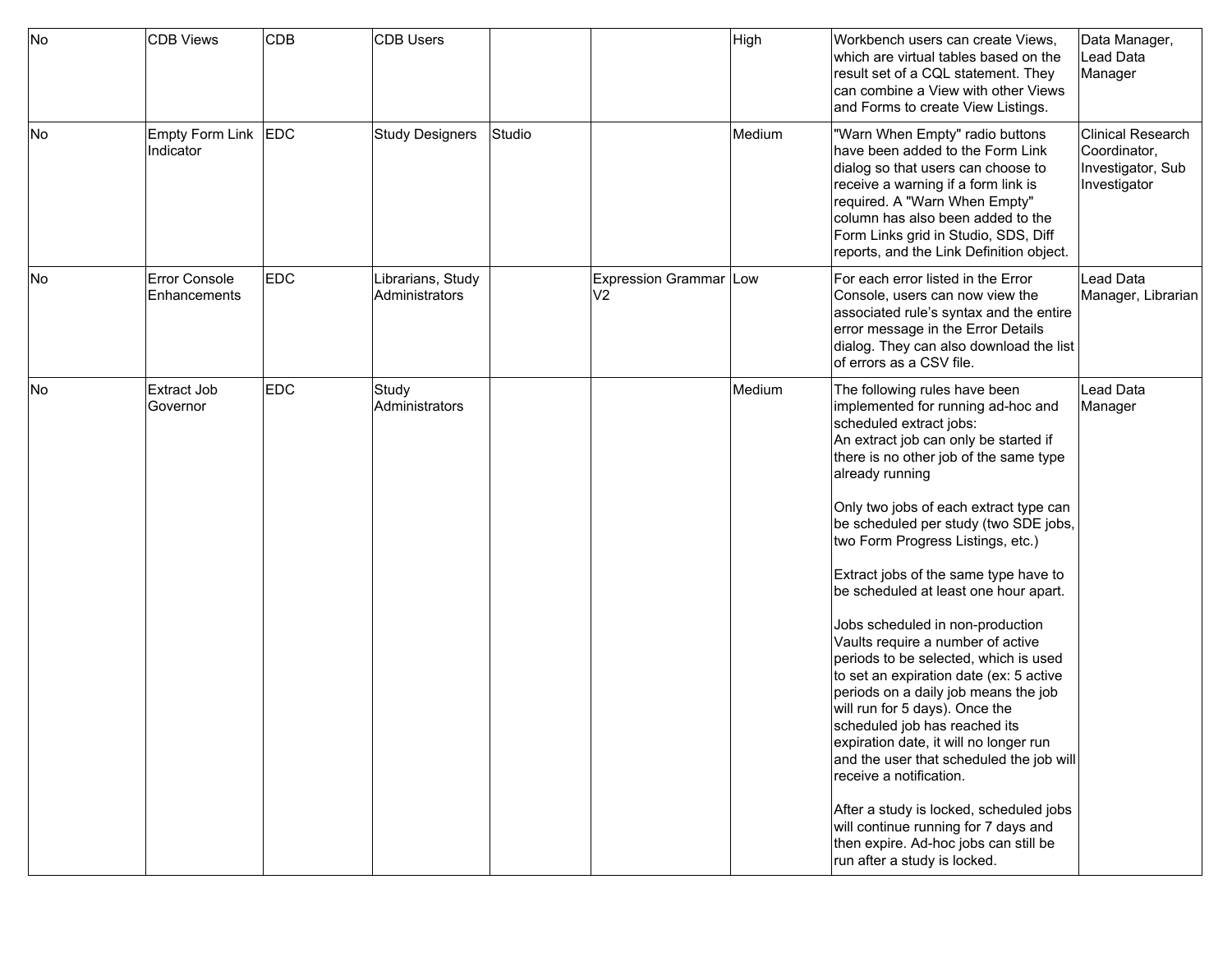| No | Include Full<br>Hierarchy in<br>Preview/Run<br>Rules | <b>EDC</b> | Study<br>Administrators,<br>Study Designers,<br>Librarians |             |               | Medium | The rule execution summary file now<br>provides a full execution hierarchy.                                                                                                                                                                                                                                                     | Lead Data<br>Manager, Study<br>Designer, Librarian                                    |
|----|------------------------------------------------------|------------|------------------------------------------------------------|-------------|---------------|--------|---------------------------------------------------------------------------------------------------------------------------------------------------------------------------------------------------------------------------------------------------------------------------------------------------------------------------------|---------------------------------------------------------------------------------------|
| No | <b>Ingestion Audit</b><br>Log                        | <b>CDB</b> | <b>CDB Users</b>                                           |             |               | High   | Workbench users can now access an<br>audit log for ingestion and import from<br>the Import > Audit Log page, where<br>they can specify a date range and<br>download the audit log as a CSV file.<br>Note that the audit log begins<br>recording events starting at the time of<br>release.                                      | Data Manager,<br>Lead Data<br>Manager                                                 |
| No | <b>JDrug</b><br>Suggestions &<br>Upversioning        | Coder      | Coder<br>Administrators,<br>Coders                         |             |               | Medium | With this release, users are able to<br>Upversion the JDrug dictionary to<br>newer releases of JDrug. Users are<br>also able to view an Impact Report,<br>use the Propagate Code feature, and<br>import/export a JDrug Synonym List.                                                                                            | <b>Clinical Coder</b><br>Administrator,<br>Clinical Coder<br>Manager                  |
| No | Key Manager                                          | CDB        | <b>Super Users</b>                                         |             |               | Medium | Super users can now define custom<br>key mappings of third party data points<br>to definitions that exist in EDC. When a<br>third party data source has different<br>values from those in EDC in the import<br>file, a key mapping between those two<br>values allows import to occur without<br>editing the source file.       | Super User                                                                            |
| No | Last Signed Date<br>Tracking for<br>Reports          | <b>EDC</b> | Vault<br>Administrators                                    | Vault Admin | Data Model V2 | Low    | Vault now tracks the "Last Signed<br>Date", which is updated to the current<br>date and time each any time the "Sign"<br>status field is updated to "Yes". To<br>view this field in a report, the column<br>must be added to a custom report.                                                                                   | <b>Vault Administrator</b>                                                            |
| No | Migration<br>Environments                            | All        |                                                            | Support     |               | High   | Vault now supports the Migration<br>environment type. Deployment<br>administrators can deploy to Migration<br>environments from Development.                                                                                                                                                                                    | Lead Data<br>Manager,<br>Librarian, Study<br>Designer,<br>Deployment<br>Administrator |
| No | Migration UI<br>Enhancements                         | Migration  | Vault<br>Administrators                                    |             | Migrations    | Medium | Migration users will now have a new<br>"Post-Run Actions" menu that they can<br>use to manage their usage of specific<br>features in the post-run stage, such as<br>form submission, in addition to new<br>friction that has been added for any<br>load/stage/run operations linked to a<br>Production type target environment. | Vault Administrator                                                                   |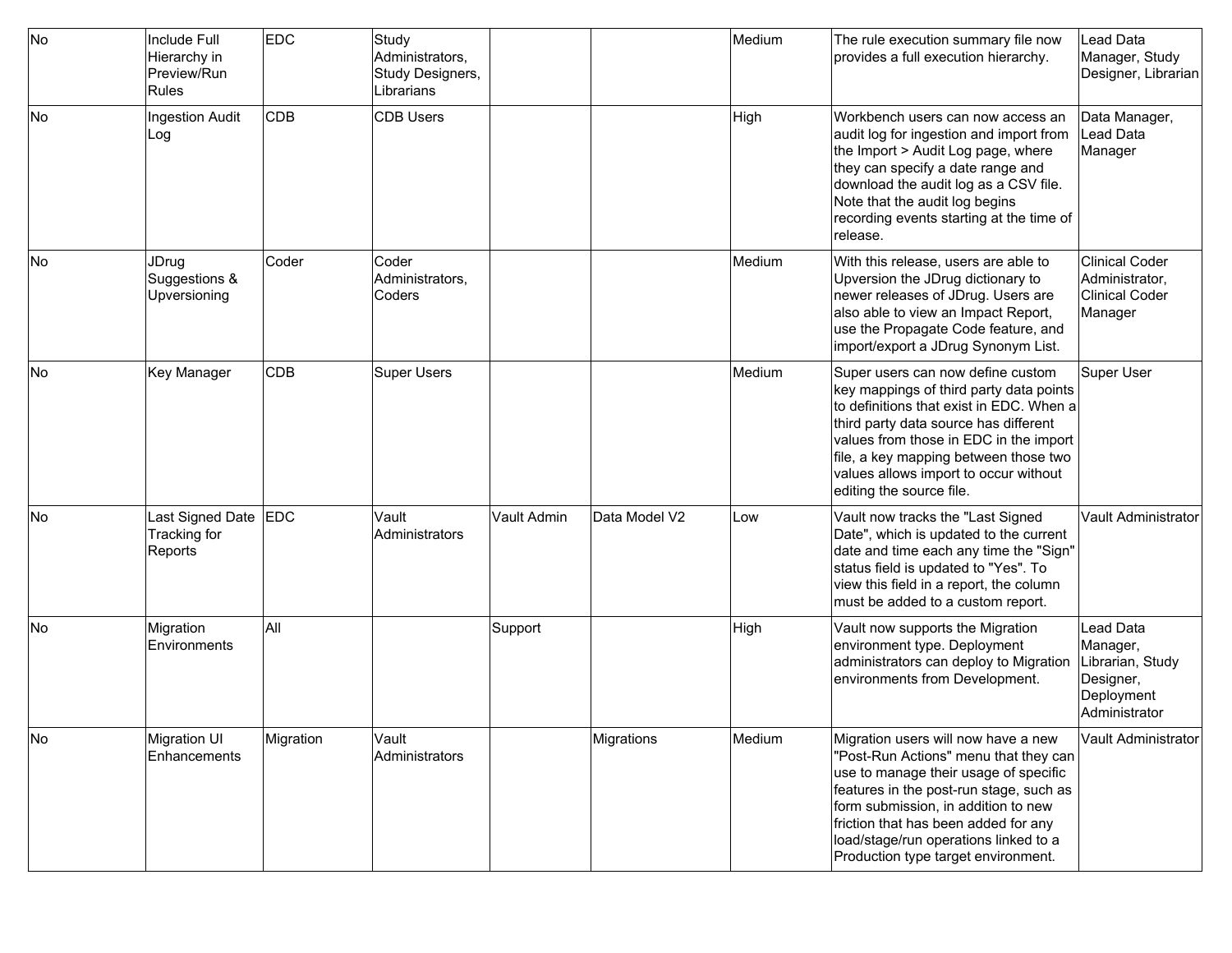| No | New Aggregate<br>Functions                                                            | <b>EDC</b> | Librarians, Study<br>Designers | Expression Grammar Medium<br>V <sub>2</sub> |        | With this release, we added the<br>following functions for use with<br>aggregate identifiers:<br><b>IsAnyBlank</b><br>Count<br>Countlf<br>NoBlanks<br>AllEqual<br><b>GetAllMatches</b>                                                                                                                                                                                         | Librarian, Study<br>Designer          |
|----|---------------------------------------------------------------------------------------|------------|--------------------------------|---------------------------------------------|--------|--------------------------------------------------------------------------------------------------------------------------------------------------------------------------------------------------------------------------------------------------------------------------------------------------------------------------------------------------------------------------------|---------------------------------------|
| No | New Subject<br>Statuses to Align<br>with CTMS                                         | All        | Study Designers,<br>Librarians |                                             | Medium | In this release, we've added new<br>subject statuses to align with Vault<br>CTMS. These statuses are available<br>for use in CDMS and will export on the<br>SYS_SUB dataset in the SDE. The<br>new statuses include the following:<br>Consented<br>Started Treatment<br>Started Follow Up<br>Lost to Follow Up                                                                 | Librarian, Study<br>Designer          |
| No | Post-load Form<br><b>Status Selection</b>                                             | Migration  | Vault<br>Administrators        | Migrations                                  | Medium | Migration users can now select a Form Vault Administrator<br>Status to apply to Forms when those<br>Forms are fully migrated into EDC.                                                                                                                                                                                                                                         |                                       |
| No | Previous/Next<br>Identifiers for<br>Repeating Event<br>Groups, Forms &<br>Item Groups | <b>EDC</b> | Study Designers,<br>Librarians | <b>Expression Grammar</b><br>V <sub>2</sub> | Medium | Studio now supports using [-1]<br>(previous) and [+1] (next) to indicate<br>that an identifier should resolve to the<br>previous or next value of that identifier,<br>for repeating Event Groups, Forms,<br>and Item Groups.                                                                                                                                                   | Librarian, Study<br>Designer          |
| No | Progressive<br>Display<br><b>Enhancements</b>                                         | <b>EDC</b> | Librarians, Study<br>Designers | Rules <sub>V2</sub>                         | Medium | Studio users can configure the<br>progressive display of multiple Items or Designer<br>Item Groups from a single dialog on<br>the controlling Item. Vault now also<br>indicates whether an Item is the<br>controlling Item and displays both<br>controlling and dependent definitions<br>in the Properties panel.                                                              | Librarian, Study                      |
| No | Review & Query<br>Dashboards                                                          | <b>CDB</b> | <b>CDB Users</b>               |                                             | Medium | The new Dashboards page displays<br>summary information for each review<br>listing, including record counts and<br>status summaries. The query charts<br>display status and subject summary<br>information for all queries in the study.<br>Each grid and chart provides the user<br>the ability to drill down and take action<br>on any outstanding review issue or<br>query. | Data Manager,<br>Lead Data<br>Manager |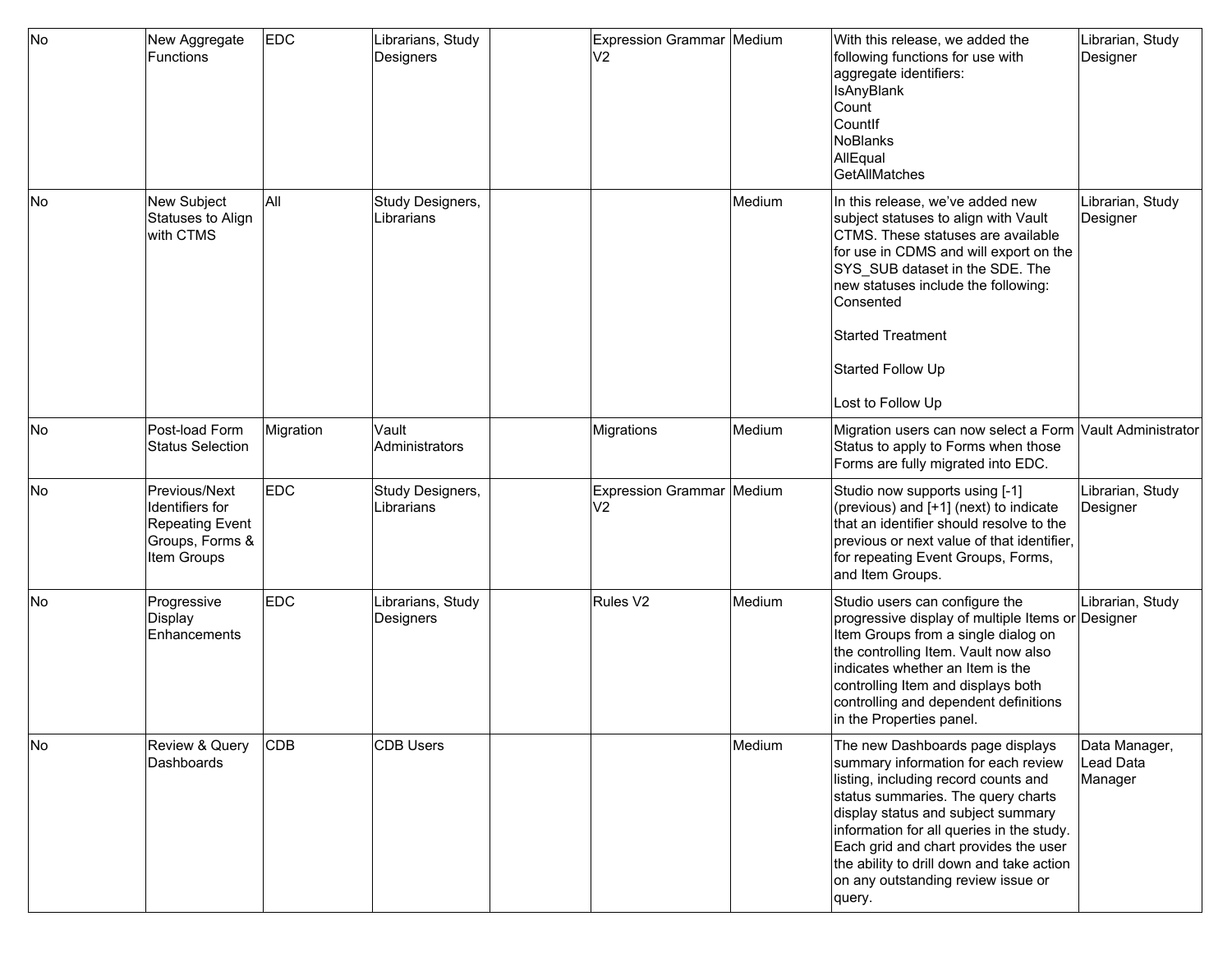| No        | Rule Syntax<br><b>Enhancements</b>                       | <b>EDC</b> | Librarians, Study<br>Designers |                  | Expression Grammar Medium<br>V2                                                           |        | This release includes the following<br>enhancements to rule syntax:<br>For Send Email rules, Vault now<br>supports the has_value_changed_v<br>attribute on the Item identifier. This<br>lattribute returns true if the value of the<br>identified Item has changed since the<br>previous form submission.<br>Vault now supports the<br>submit_counter__v attribute on<br>@Form identifiers and fully-qualified<br>form identifiers. This attribute returns<br>the number of times the identified<br>Form has been submitted.<br>Vault now supports the<br>previous_submit_value__v attribute on<br>fully-qualified item identifiers.<br>Vault now supports the<br>intentionally left blank v and<br>change_reason__v attributes on fully-<br>qualified identifiers. The<br>intentionally_left_blank__v attribute<br>returns true if the identifier was marked<br>as intentionally left blank. The<br>change_reason__v attribute returns<br>the Change Reason applied to the<br>most recent modification of the<br>lidentifier. | Librarian, Study<br>Designer |
|-----------|----------------------------------------------------------|------------|--------------------------------|------------------|-------------------------------------------------------------------------------------------|--------|--------------------------------------------------------------------------------------------------------------------------------------------------------------------------------------------------------------------------------------------------------------------------------------------------------------------------------------------------------------------------------------------------------------------------------------------------------------------------------------------------------------------------------------------------------------------------------------------------------------------------------------------------------------------------------------------------------------------------------------------------------------------------------------------------------------------------------------------------------------------------------------------------------------------------------------------------------------------------------------------------------------------------------|------------------------------|
| <b>No</b> | Safety Link<br>Support for<br><b>External Labs</b>       | <b>EDC</b> | Study<br>Administrators        | <b>EDC Tools</b> |                                                                                           | Medium | Users can map an external,<br>unscheduled Labs Form Definition in<br>Safety Configuration and have it<br>included in the E2B XML.                                                                                                                                                                                                                                                                                                                                                                                                                                                                                                                                                                                                                                                                                                                                                                                                                                                                                              | Safety<br>Administrator      |
| <b>No</b> | SDE: Add<br>Additional<br>lColumns to<br>System Datasets | <b>EDC</b> | Study<br>Administrators        | <b>EDC Tools</b> | Available to users<br>with access to EDC<br>Tools and the<br>"Manage Jobs"<br>permission. | Low    | In this release, additional columns will<br>be added to the following System<br>Datasets: SYS_EVT, SYS_FORM,<br>SYS ILB, SYS Q.                                                                                                                                                                                                                                                                                                                                                                                                                                                                                                                                                                                                                                                                                                                                                                                                                                                                                                |                              |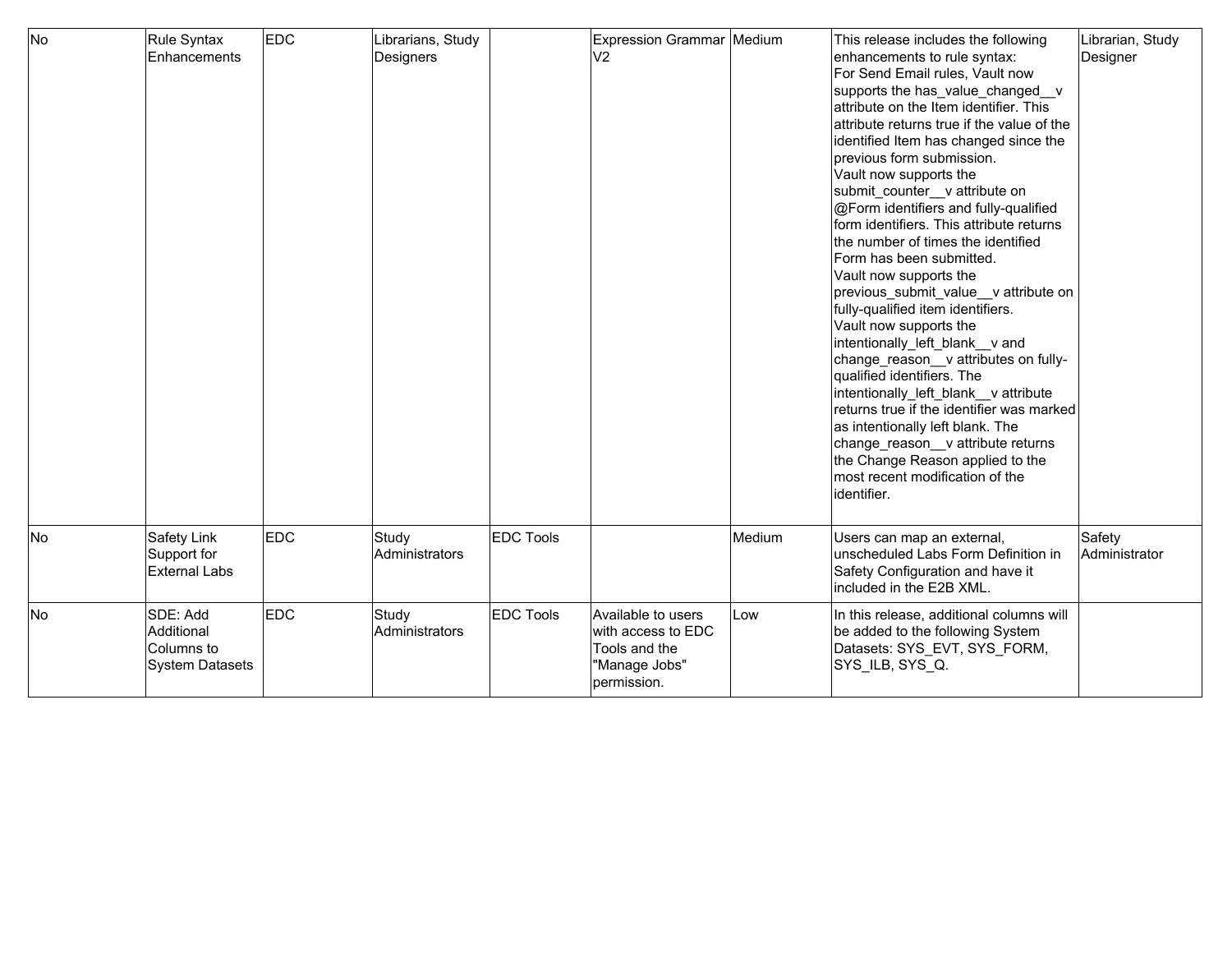| No  | SDE: General<br>Enhancements                                      | <b>EDC</b>                  | Study<br>Administrators | <b>EDC Tools</b> | Available to users<br>with access to EDC<br>Tools and the<br>"Manage Jobs"<br>permission. | Low         | This feature provides the following<br>general enhancements to the SDE:<br>Included information in the Job History<br>grid about which SDE version and<br>options were selected<br>Improved naming consistency across<br>the key clinical data columns and<br>system dataset columns<br>Added arms and cohorts fields to the<br>SYS_SUB dataset<br>Added new subject statuses date<br>columns to the SYS_SUB dataset<br>Added Item Definition Name and<br>Analyte Name columns to the<br>SYS_ILB dataset<br>Added Last Signature Date to the<br>SYS_FORM dataset<br>Improved consistency in coding<br>column headers by removing spaces<br>Sanitized the SDE and Study Listings<br>default file name to replace non alpha-<br>numeric characters with an underscore |                                                                     |
|-----|-------------------------------------------------------------------|-----------------------------|-------------------------|------------------|-------------------------------------------------------------------------------------------|-------------|---------------------------------------------------------------------------------------------------------------------------------------------------------------------------------------------------------------------------------------------------------------------------------------------------------------------------------------------------------------------------------------------------------------------------------------------------------------------------------------------------------------------------------------------------------------------------------------------------------------------------------------------------------------------------------------------------------------------------------------------------------------------|---------------------------------------------------------------------|
| lNo | SDE: Versioning                                                   | EDC                         | Study<br>Administrators | <b>EDC Tools</b> | Available to users<br>with access to EDC<br>Tools and the<br>"Manage Jobs"<br>permission. | Low         | This feature allows users to select<br>which version of the SDE they want to<br>run. Each version may contain a<br>different set of datasets, columns, or<br>other changes.                                                                                                                                                                                                                                                                                                                                                                                                                                                                                                                                                                                         |                                                                     |
| No  | Send Coding to<br>Safety                                          | Coder, EDC                  | Study<br>Administrators |                  |                                                                                           | Medium      | Vault CDMS includes the assigned<br>code's LLT in the E2B XML to the<br>safety system.                                                                                                                                                                                                                                                                                                                                                                                                                                                                                                                                                                                                                                                                              | Safety<br>Administrator                                             |
| No  | Send Treatment<br>Form to Safety                                  | EDC                         | Study<br>Administrators | <b>EDC Tools</b> |                                                                                           | Medium      | Safety administrators can configure<br>their Study to send any linked<br>Treatment Forms with the Safety Case<br>to the safety system. If a Treatment<br>Form of each Treatment Form<br>Definition is marked as Administered<br>to Subject and the Start Date is before<br>the SAE's Start Date, then Vault<br>includes it in the Safety Case.                                                                                                                                                                                                                                                                                                                                                                                                                      | Safety<br><b>Administrator</b>                                      |
| No  | Set Subject<br>Status Date to<br>Randomization<br>Date            | EDC, EDC<br>(Randomization) | Study Designers         | Studio           | Randomization is<br>enabled.                                                              | Medium      | Users now have the option to set the<br>subject status change date to<br>"Randomize Date" in the Set Subject<br>Status actions section in the Rule<br>Editor.                                                                                                                                                                                                                                                                                                                                                                                                                                                                                                                                                                                                       | Study Designer                                                      |
| No  | <b>Show Course</b><br>Completion in the<br><b>Training Report</b> | All                         | Vault<br>Administrators | Vault Admin      | Veeva Learning<br>Integration                                                             | <b>High</b> | Vault now tracks the individual training<br>courses associated with training<br>curricula. The completion of these<br>courses is shown in the training report.                                                                                                                                                                                                                                                                                                                                                                                                                                                                                                                                                                                                      | Lead Data<br>Manager, User<br>Administrator,<br>Vault Administrator |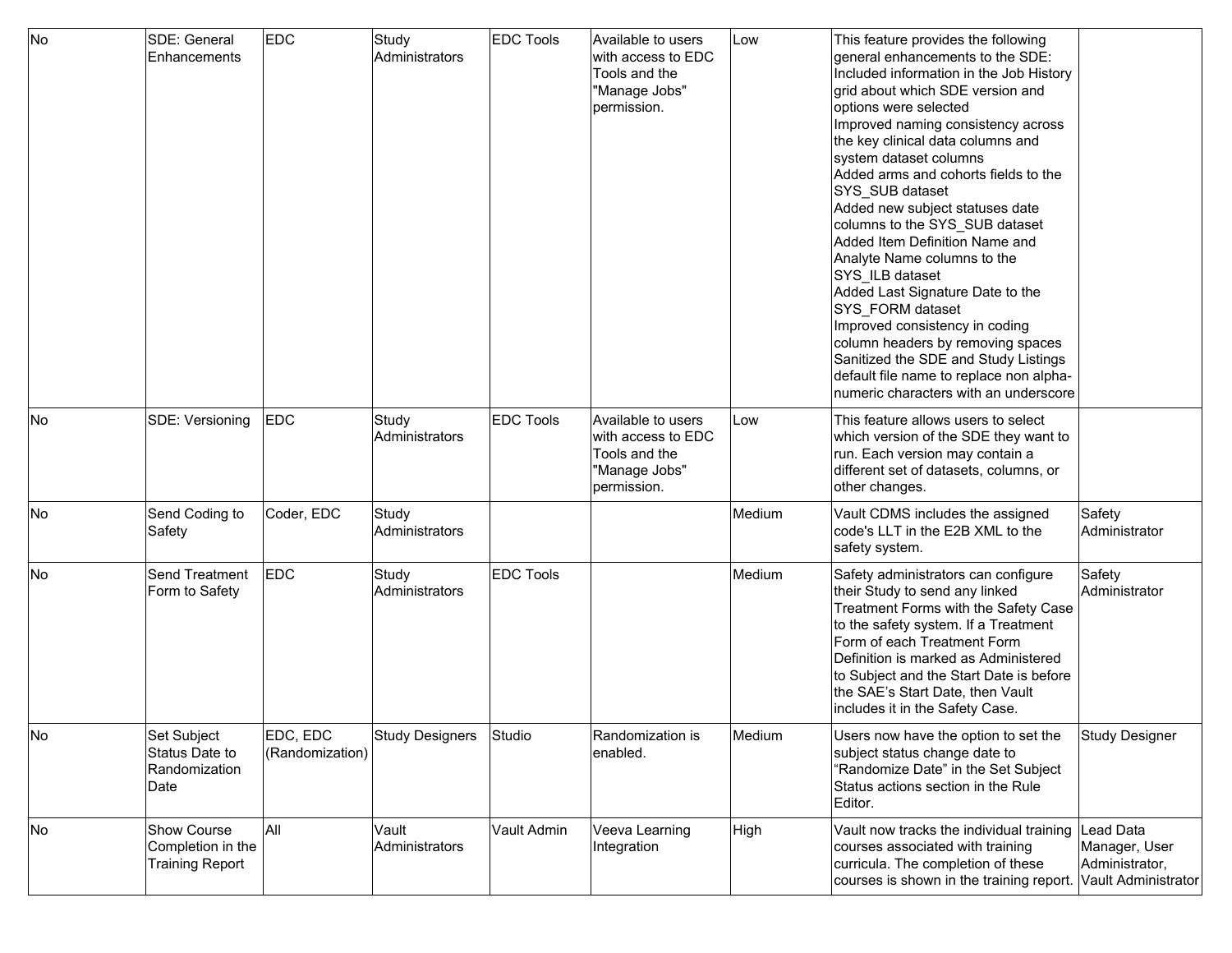| <b>No</b> | Study Role<br>Enhancements                             | All       | Study<br>Administrators,<br>User<br>Administrators         |            | High | With this release, we made the<br>following permissions to standard<br>Study Roles:<br>Added the Browse View (CDB)<br>permission (assigned to the CDMS<br>Data Manager, CDMS Lead Data<br>Manager, and CDMS Super User<br>roles)<br>Added the Create View, Modify View,<br>Delete View, and Manage Key<br>Mappings (CDB) permissions<br>(assigned to the CDMS Super User<br>role)<br>Added the Manage Study Priority<br>permission (assigned to the CDMS<br>Super User and CDMS Lead Data<br>Manager roles)<br>Assigned the View Casebook<br>permission to the CDMS Clinical<br>Research Associate role<br>Renamed Manage Study Deployments<br>as Manage Deployments<br>The Manage Randomization List<br>permission now requires All Sites<br>access | Lead Data<br>Manager, User<br>Administrator                           |
|-----------|--------------------------------------------------------|-----------|------------------------------------------------------------|------------|------|------------------------------------------------------------------------------------------------------------------------------------------------------------------------------------------------------------------------------------------------------------------------------------------------------------------------------------------------------------------------------------------------------------------------------------------------------------------------------------------------------------------------------------------------------------------------------------------------------------------------------------------------------------------------------------------------------------------------------------------------------|-----------------------------------------------------------------------|
| No        | Support for<br>Migration of<br><b>Restricted Data</b>  | Migration | Vault<br>Administrators                                    | Migrations | High | The Migrations module now supports<br>the migration of restricted data into<br>EDC. Migrated data uses the same<br>restricted data functionality as<br>restricted data collected in EDC.                                                                                                                                                                                                                                                                                                                                                                                                                                                                                                                                                             | Vault Administrator                                                   |
| <b>No</b> | Validate YAML for Migration<br>UTF-8 Character<br> Set |           | Vault<br>Administrators                                    | Migrations | Low  | The Migration tool will have additional<br>automated checks to determine<br>whether the source files are UTF-8<br>compliant and will let users know of<br>any issues via the validation statuses.                                                                                                                                                                                                                                                                                                                                                                                                                                                                                                                                                    | Vault Administrator                                                   |
| <b>No</b> | Validation<br>Environments                             | All       | Study<br>Administrators,<br>Study Designers,<br>Librarians |            | High | Vault now supports the Validation<br>environment type. Deployment<br>administrators can deploy to Validation Lead Data<br>environments from UAT.                                                                                                                                                                                                                                                                                                                                                                                                                                                                                                                                                                                                     | Deployment<br>Administrator,<br>Manager, Study<br>Designer, Librarian |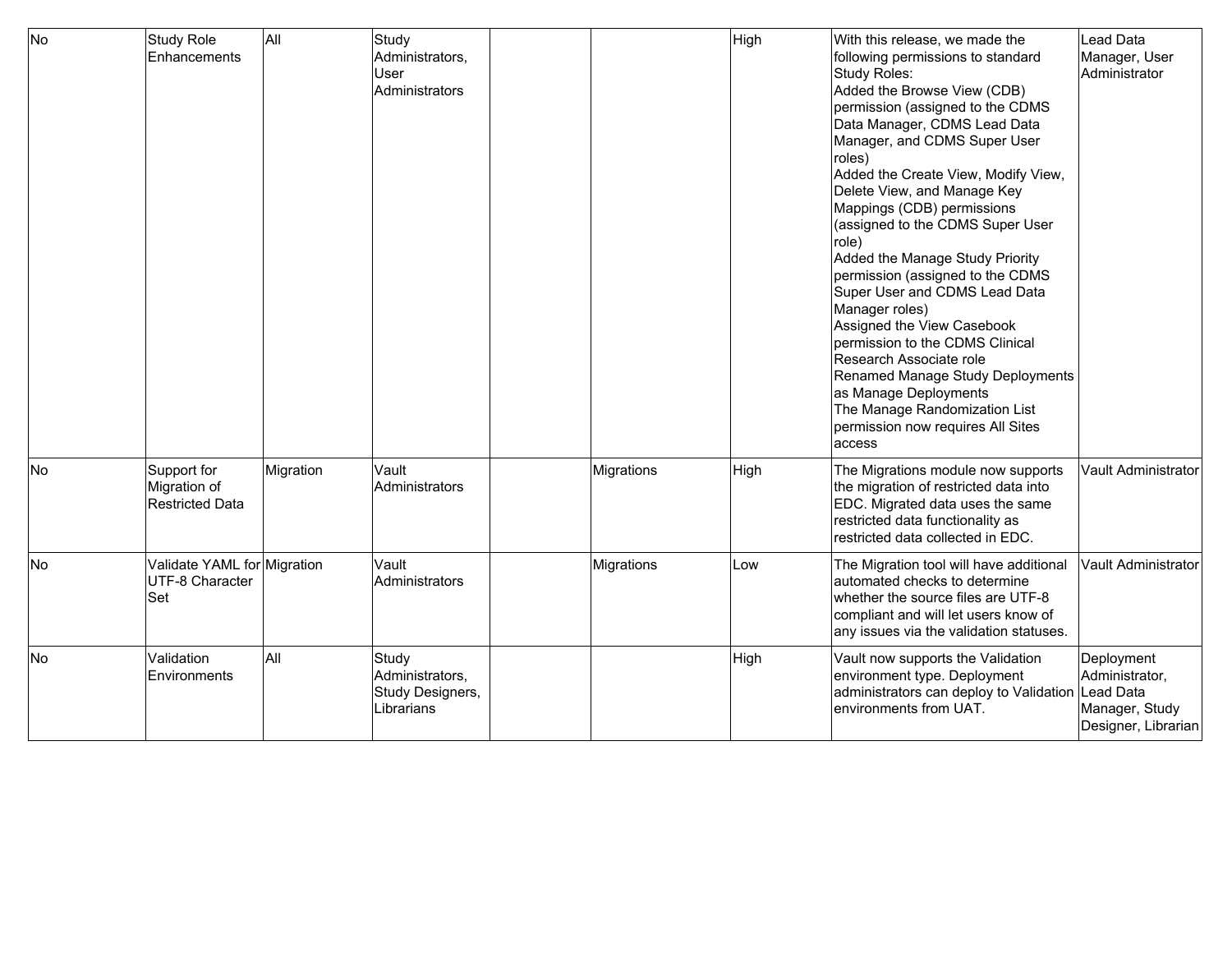| <b>No</b> | Veeva Learning<br>Integration<br>Enhancements | <b>JAII</b> | Study<br>Administrators,<br>User<br>Administrators |  | Veeva Learning<br>Integration | High | This release includes the following<br>enhancements to the Veeva Learning<br>integration:<br>User administrators can now assign<br>training to users with Access to All<br>Studies (vault-wide users) and users<br>with Access to All Study Environments<br>(study-wide users).<br>When updating the Curriculum to Role<br>Mapping for a Study Environment,<br>users can now copy their changes to<br>the mapping to one or more Studies.<br>Users can now generate the training<br>report across one or more Studies<br>from System Tools > Users. The<br>training report has been updated with<br>additional columns to provide a more<br>complete picture of training<br>progression. | Lead Data<br>Manager, User<br><b>Administrator</b> |
|-----------|-----------------------------------------------|-------------|----------------------------------------------------|--|-------------------------------|------|------------------------------------------------------------------------------------------------------------------------------------------------------------------------------------------------------------------------------------------------------------------------------------------------------------------------------------------------------------------------------------------------------------------------------------------------------------------------------------------------------------------------------------------------------------------------------------------------------------------------------------------------------------------------------------------|----------------------------------------------------|
|-----------|-----------------------------------------------|-------------|----------------------------------------------------|--|-------------------------------|------|------------------------------------------------------------------------------------------------------------------------------------------------------------------------------------------------------------------------------------------------------------------------------------------------------------------------------------------------------------------------------------------------------------------------------------------------------------------------------------------------------------------------------------------------------------------------------------------------------------------------------------------------------------------------------------------|----------------------------------------------------|